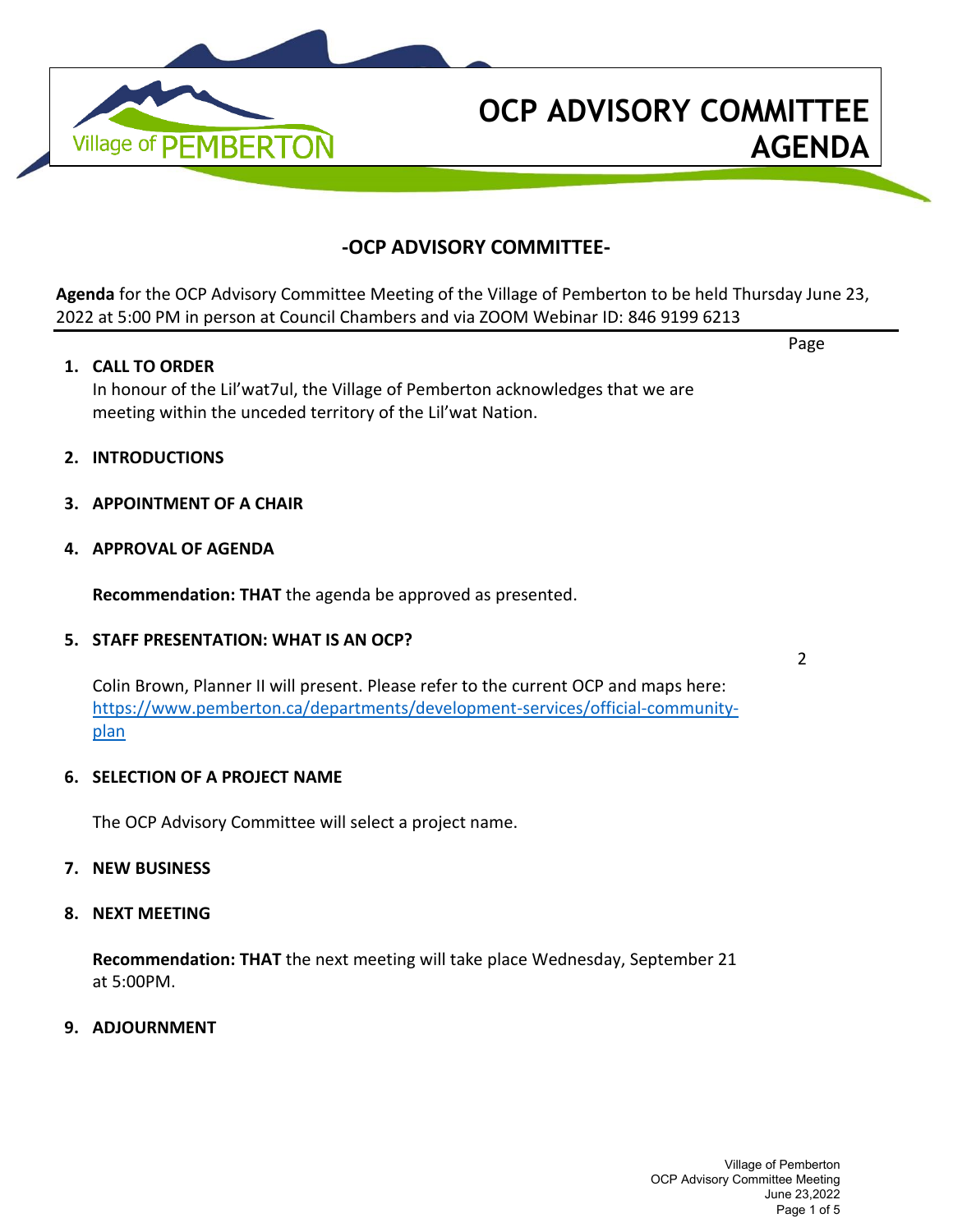# **VILLAGE OF PEMBERTON**

# **TERMS OF REFERENCE OFFICIAL COMMUNITY PLAN (OCP) ADVISORY COMMITTEE**

### **1. PURPOSE OF OCP ADVISORY COMMITTEE**

The OCP Advisory Committee shall advise Village Staff and Consultants and in particular:

- (a) Consider and evaluate issues referred to it by the Village and report back to and make recommendations based on those issues.
- (b) Advise Village Staff on the preparation of a new Official Community Plan.
- (c) Advise Village Staff on the preferred type and nature of public engagement employed during the OCP review process, including selection of locations and dates and times.
- (c) Have a primary focus on guiding policy development in the new OCP document but not be restricted from examining other matters related to the new OCP document.
- (d) Assist and advise Village Staff on the processing of public engagement input materials to ensure it accurately reflects the input provided.
- (e) Be a communication resource to the community on issues, events and activities associated with the OCP process, as required.

# **2. LIMITATIONS OF THE DUTIES AND POWERS OF THE OCP ADVISORY COMMITTEE**

The Committee has no delegated authority from Council and is not empowered to manage any aspect or role of the Village's responsibilities or direct the activities of Village Staff without a decision of Council.

# **3. COMPOSITION OF THE OCP ADVISORY COMMITTEE**

The Committee shall be composed of a minimum of six (6) and a maximum of nine (9) members who shall be members of the public appointed by Council on the basis of applications received by the Village.

Members of the public appointed shall be selected from the applications based on their knowledge and understanding of the Village as a whole, rather than being appointed on the basis of sectoral or group representation.

Members shall help establish a broad cross section of opinion and experience from appointees from the community.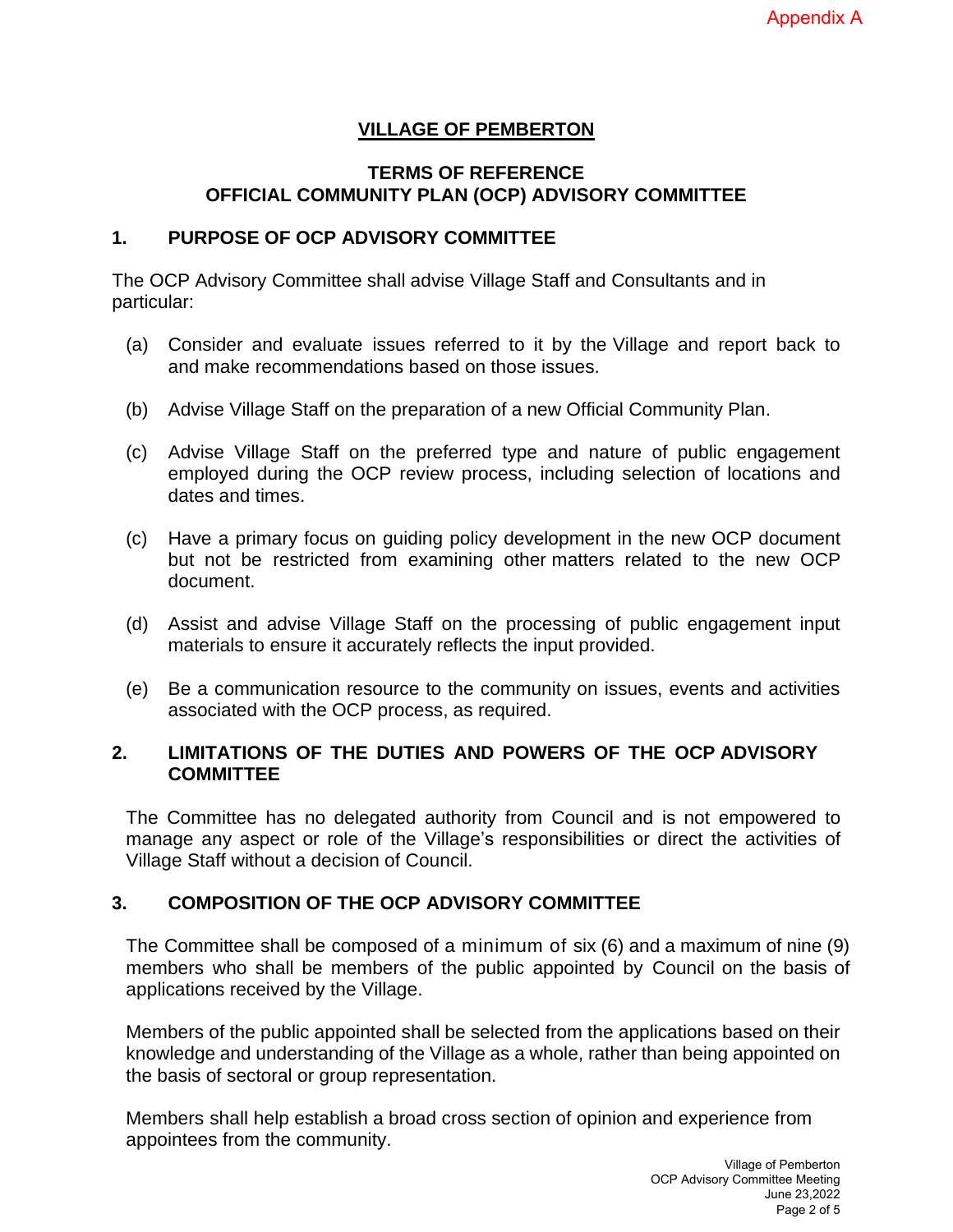Members of the public on the Committee are expected to assist in communicating with and educating the public both with respect to the process and the content produced by the public engagement process.

Members of the public on the Committee are also expected to assist Staff in connecting the public engagement input to the resulting OCP document.

# **4. ADVISORY PERSONS TO THE OCP ADVISORY COMMITTEE**

The following persons may participate in meetings of the Committee in an advisory capacity but shall not vote:

- (a) Administative assistance for recording minutes, preparing agendas and organizing resource material,
- (b) Manager of Development Services or designate, and

All interested agencies, community groups or individuals may attend all meetings and participate in discussions at the discretion of the Chair but shall not have a vote.

# **5. APPOINTMENT AND MEMBERSHIP**

# **Applications**

(a) Applications to serve on the Committee will be invited by the Village and forwarded to the Mayor and Council for review.

# Term and Termination

- (b) Members of the Committee shall serve for the duration of the OCP Review, at the discretion of the Chief Administrative Officer.
- (c) The Chief Administrative Officer may terminate the appointment of any member of the Committee at any time, provided that the member has previously been advised of any concerns about the member's actions.
- (d) The OCP Advisory Committee will terminate on the time and date that Council adopts the bylaw enacting the new Official Community Plan, unless specifically extended by resolution of Council for a defined period following that point.

# Resignation and Absenteeism

(e) A member may resign from the Committee on presentation of written notice at a regular meeting of the Committee. Any member who is absent from three (3) consecutive meetings without cause or without notice to the chairperson, shall be deemed to have resigned from the Committee.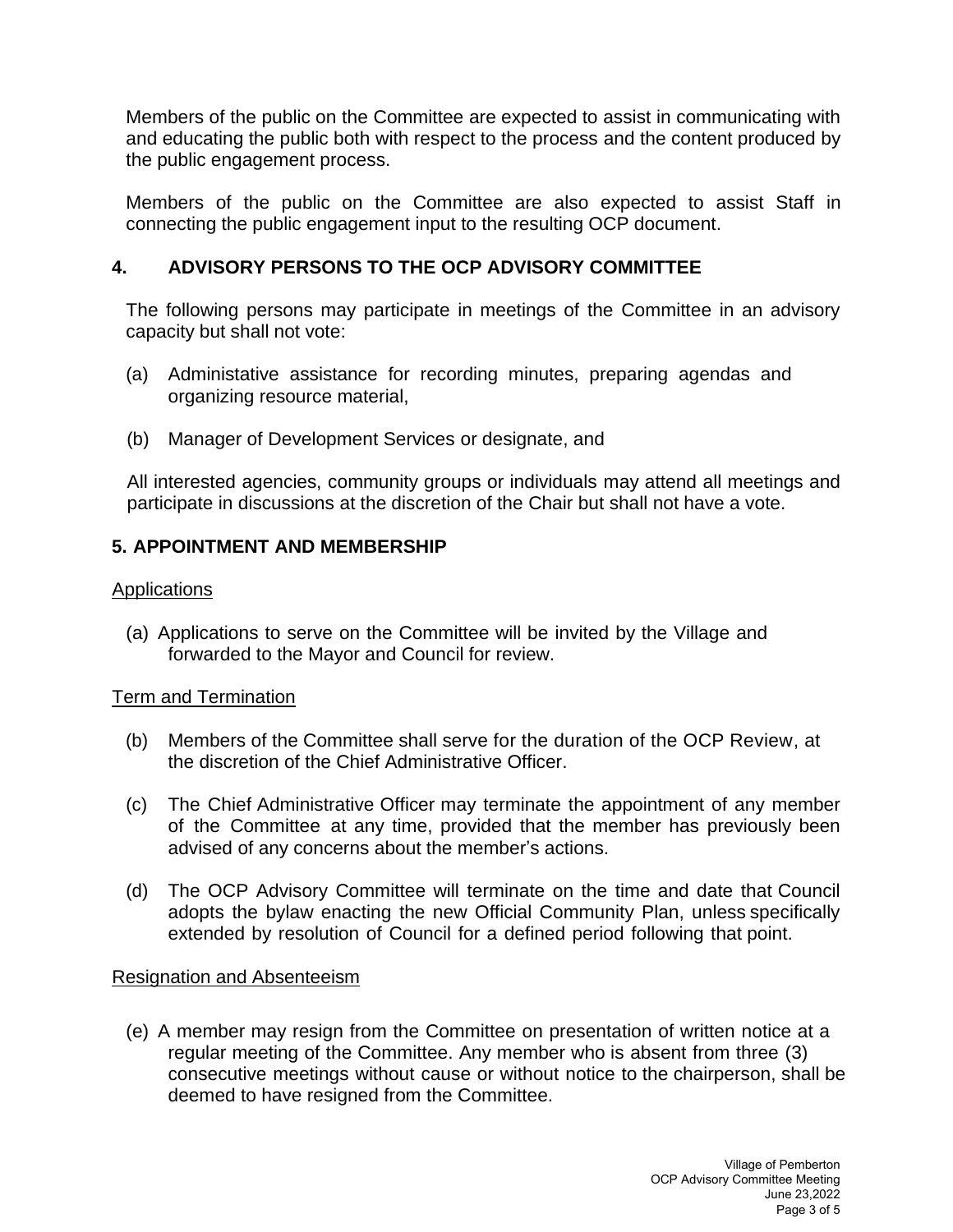# Vacancies

(f) Any vacancy on the Committee may be filled by the Chief Administrative Officer or the Chief Administrative Officer's designate, for the expired portion of any term, or the Chief Adminstrative Officer may invite new applications.

#### Remuneration

(g) All members of the public appointed to the Committee shall serve without remuneration. All expenses reasonably incurred in the carrying out of Committee business may be reimbursed by the Village with the approval of the Chief Administrative Officer.

### **6. MEETINGS**

### Regular Meeting

(a) Meetings of the Committee will be held on an as-needed basis, approximately once per quarter, on a set day and time, as agreed to by the Committee, once established. It is anticipated that the OCP Advisory Committee will not meet more than four (4) times a year.

### **Chair**

(b) The Committee shall elect a Chair and Vice Chair, as agreed to by the Committee at their first meeting.

#### Special Meeting

(c) The Chief Administrative Officer may call a special meeting of the Committee.

#### **Notice**

(d) Meeting notices shall be as determined by the Committee, but shall provide reasonable notice to allow attendance by the public.

#### Quorum

- (e) The quorum for the Committee is five (5) members.
- (f) Should there be no quorum present within 15 minutes after the time appointed for the meeting, the recorder shall record in the minutes the names of the members present at the expiration of such fifteen minutes and the meeting shall stand adjourned until the next scheduled meeting.